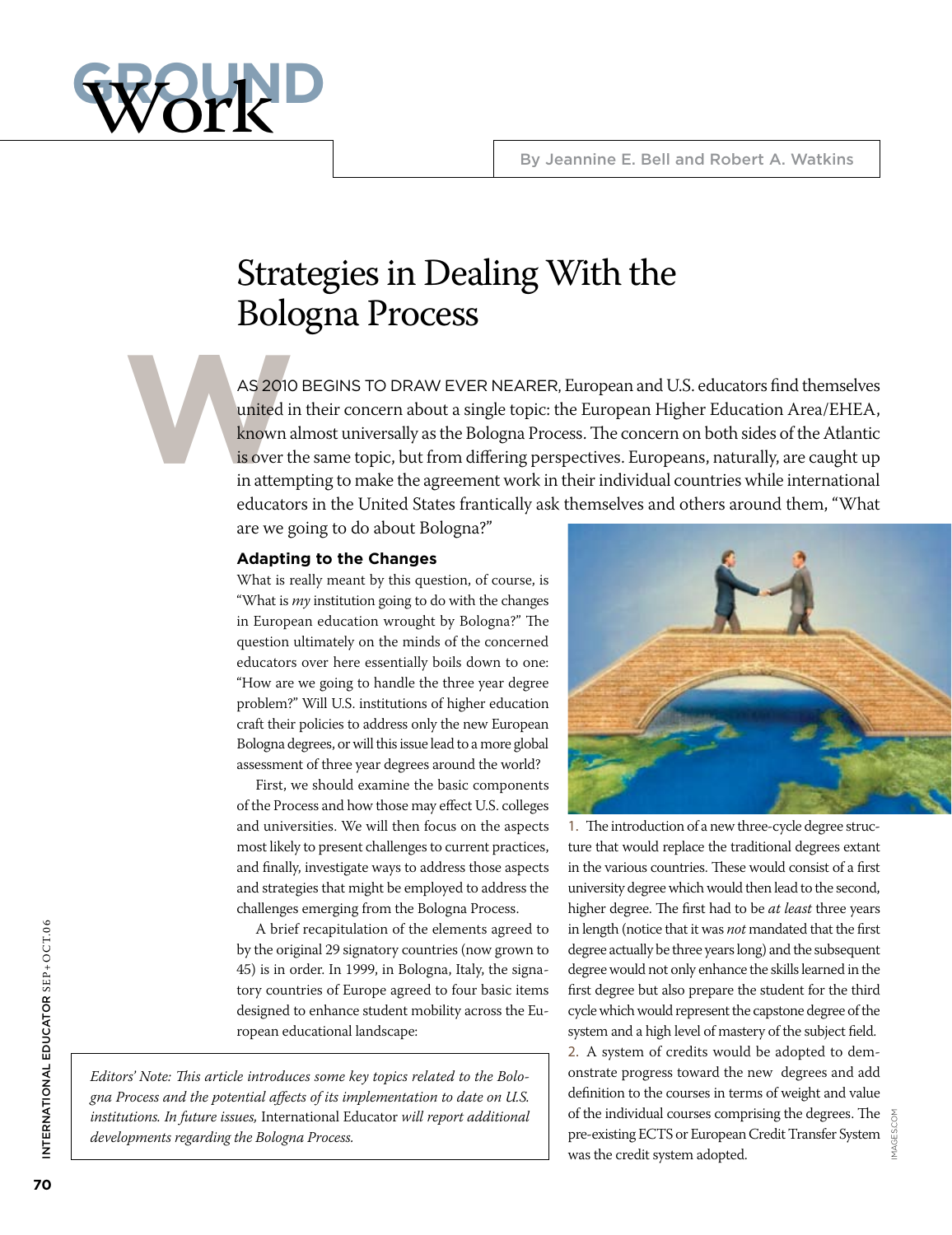3. A uniform and consistent method of award of transfer credit at the undergraduate  $\prod_{\text{order}}$ rendering the degrees and credits was formulated and dubbed the Diploma Supplement. In its idealized form, the Diploma Supplement was to contain not only the degree and credit information but also a description of the country's educational system, in English and the national language.

4. Finally, a system of quality assurance or accreditation was to be introduced that would be at the institutional, national, and European level.

The new system would be fully implemented by 2010, though some elements were to be in place at the mid-point (in 2005). The signatory countries would then meet every two years after that inaugural meeting in 1999 to assess progress and further articulate the elements upon which the group had agreed.

Because the approach to full implementation varies widely among the signatory countries, and the list of sending countries among the applicant pools of U.S. colleges and universities does not generally include Bologna signatory nations among the top ten, even now (mid-year 2006), over half way to full implementation, international admissions officers have not been inundated with the documentary fall-out from Bologna. Indeed, the trickle has been low enough that higher education institutions in the United States have been able to spend some time attempting to research, assess, consult, and discuss at length the challenges to U.S. college admission resulting from the Bologna process.

Fortunately, some of the features of the EHEA changes do not create difficulties at all. The introduction of the Diploma Supplement is widely seen in the United States as a welcome development. Given the wide disparity of documents associated with European universities (from the German Seminar Scheine to the French Releve de Notes) a uniform system of rendering courses taken and grades received is of inestimable value to U.S. international admissions officers and credentials evaluators. The systematic use by numerous countries of a single credit system, the European Credit Transfer System/ECTS also promises greater ease of evaluation, level, and calculation of grade point averages that reflect the true weight of an individual course. Now, the credentials analyst must transpose the ECTS credits to U.S. semester or quarter credits but this exercise is much easier when the annual or semester credit amount is a clearly understood figure. As for accreditation, this aspect is so far in the very early stages and the effect has not yet been felt across the Atlantic as has been the case with the Diploma Supplement, ECTS credits, or the new degrees.

#### **Dealing with the New Credentials**

It is the new degree structure, therefore, that poses the most challenge to U.S. international admissions and credential evaluators. Undoubtedly, the concept of a clear two-tiered (later, when doctoral degrees are more fully integrated, three-tiered) degree structure with one degree leading to another, higher degree predicated on an accumulation of credits and clearly displayed on a standard document should make the U.S. Admissions professional stand up and cheer. The problem, however, is that the majority of the Bologna signatory countries adopted the two cycle model of a three-year first degree (frequently referred to as 'bachelor') followed by a two-year second or higher degree (usually called 'master'). While the agreement did not specify a name for the proposed new degrees, most of the signatory countries have opted for the terms 'bachelor' and 'master' to describe the Bologna degrees.

And what, the Europeans ask, is the problem with such a model? The problem is that the vast majority (though certainly by no means all!) of U.S. admissions officers and credentials analysts learned "the trade" using the quantitative model of educational system comparison (pejoratively referred to as "counting years"). Most major university graduate schools (or the admissions offices that support them) require an overseas degree to be four years in duration before that degree-holder is allowed to be admitted to graduate study. The three-year first degree is acceptable only when it is preceded by a 13-year primary/secondary

# **Advertiser's**

| Adviser's Manual 65                                           |
|---------------------------------------------------------------|
| Annual<br>Inside back cover<br>Conference<br>Minneapolis 2007 |
| Center for Study Abroad62                                     |
|                                                               |
| CMI Insurance Specialists 55                                  |
| e-Publications 74                                             |
| Griffith University  17                                       |
| Harbour Group. 13                                             |
| International Medical Group22                                 |
|                                                               |
| Job Registry57                                                |
|                                                               |
|                                                               |
| Leiden University  64                                         |
| Marsh                                                         |
| NAFSA Academy 72                                              |
| National University 39                                        |
| New Century Circle 60                                         |
| On Demand Workshops 59                                        |
| Professional Inside front cover<br><b>Networks</b>            |
| Shulman Rogers 36                                             |
| StudyAbroad.com. Back cover                                   |
| Ten Thousand Villages47                                       |
| Trawick International 23                                      |
| Webinars67                                                    |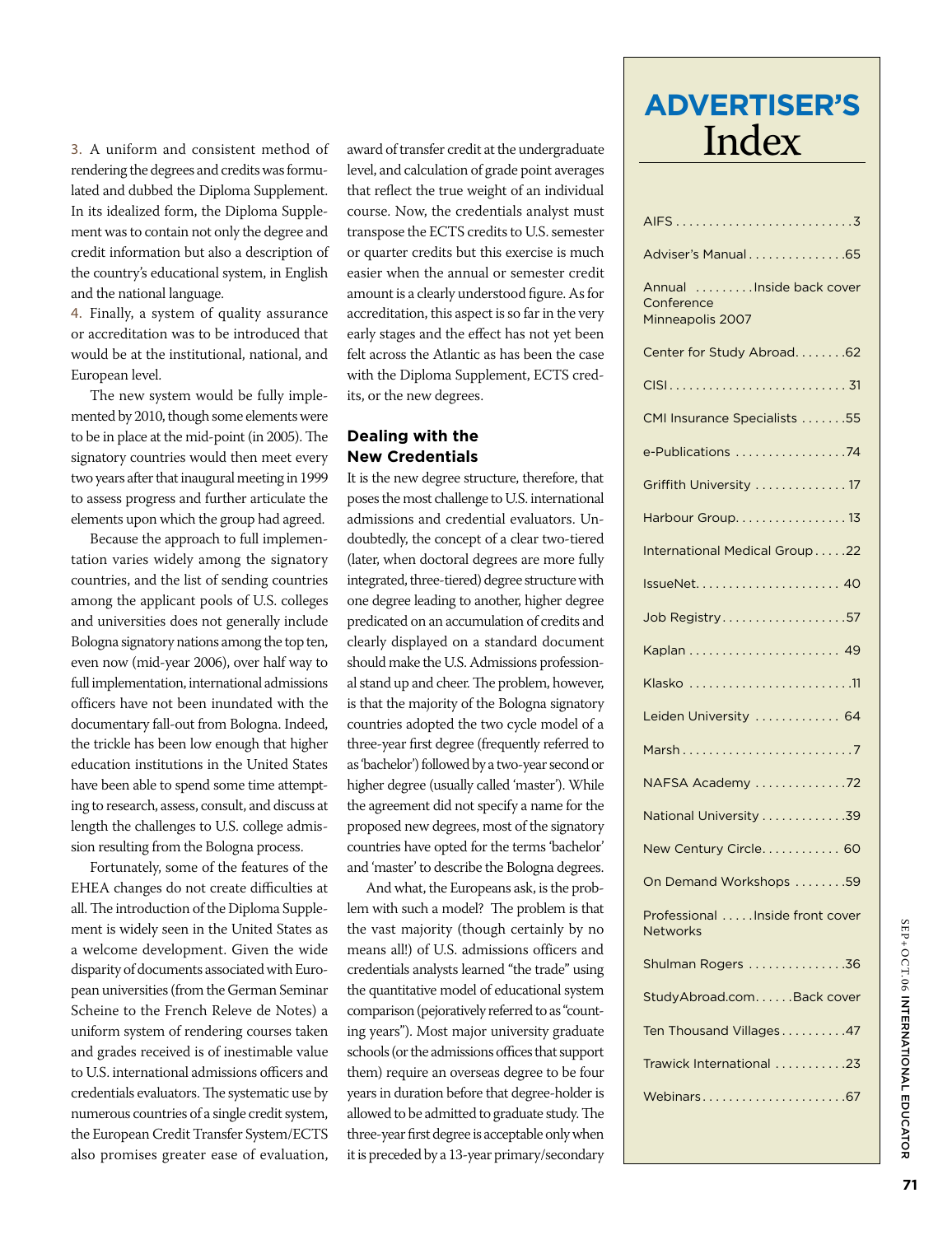Due to the significant drop in international applications to U.S. schools since 2002, graduate deans, and most particularly graduate business deans, have entered into the discussion of what constitutes sufficient academic preparation for graduate study.

system of education (the British model being the most clear cut example of this). When the prior system is 12 years, as it is here in the United States, then a three-year degree from abroad (licence from France, or the three-year bachelor's from India) is not considered sufficiently comparable.

Of course, the quantitative approach fails to provide the opportunity to examine more broadly the questions of individual readiness to do graduate work or the ancillary question of what is missing from the three-year degree that makes it insufficient. General education is done at upper secondary level in European style systems and the concept of electives or additional breadth of course requirements (humanities courses for engineers and computer scientists or math/science for the history and government majors) is not embraced. Instead, the subject-specific three-year degree is steeped in major courses to an extent simply not allowed in U.S. baccalauareate programs but that leads the holder to be exceedingly qualified to study *that* subject in graduate school.

Because of Bologna, these sorts of issues are finally beginning to be addressed by International Credential Evaluation professionals. More importantly, the issues are being examined by those outside the small field of international credentials analysts. Due to the significant drop in international applications to U.S. schools since 2002, graduate deans, and most particularly graduate business deans, have entered into the discussion of what constitutes sufficient academic preparation for graduate study. Thus, economics intrudes where heretofore academic content, peer institution practice comparisons, and professional practitioner dialogues formally held sway. This economic intrusion may vary widely as well from school to school within the United States, as the percentage of students coming from the EHEA can range from 10 to 40 percent of the institution's international student population (M. Schatzman, *IIE Networker,* spring 2005, p. 27).

In some instances, institutions simply have made the easy "all or nothing" decision. Those institutions that have always required a four-year bachelor's degree preceded by 12 years (or even less) of primary/secondary study may well continue that policy regardless of what other institutions might do. These are often public, especially large public, institutions. Private institutions, where numbers and recruitment are frequent topics of strategic planning, may prefer to embrace the three-year degrees. Some may choose to alter policy only for Bologna signatory countries, while many more appear ready to widen the Bologna issue to address acceptance of threeyear degrees from all over the world.

#### **A Snapshot of Some Current Practices**

The institutions opting for the all or nothing approach appear, at the moment, to be few in number. Many more institutions either have no clear policy as yet or are still studying the issue. To gain a somewhat clearer picture of the state of affairs at some of the leading U.S. universities, the authors communicated with a few (16) member institutions of the Association of American Universities. We queried them about current acceptance of three-year degrees and preparation for addressing threeyear degrees from member countries of the Bologna Process, especially in the case where three-year degrees weren't routinely accepted for graduate admission in systems that ended secondary schooling after 12 years.

Several of these institutions had not yet resolved how they would address three-year degrees from Bologna Process countries. On those campuses there was an ongoing dialogue to gather information and determine how best to address the issue. The involve-

ment commonly included discussions with a wide range of on-campus players such as: administrators and staff within the international office, administrators in the graduate school, faculty in the graduate departments, administrators in the graduate departments, deans, campus administrators, such as the chancellor, vice-chancellor, provost, viceprovost, etc. Additionally, other agencies such as independent credential evaluation agencies, the Council of Graduate Schools, and national professional associations, were being consulted by some institutions.

For schools that were considering the new EHEA three-year degrees, a wide variety of criteria were being examined—from number of years to analysis of curriculum to individual faculty's personal experience with specific schools, and more. Our impression was that, of these criteria, the two that seemed to have widest acceptance were analysis of curriculum and graduate admission committee members' assessment of admissibility. Of course, this is based on a very limited sample, using a limited number of criteria, so the results cannot be considered dispositive of the prevailing methods being employed at the majority of U.S. institutions. Additionally, to state that these criteria are the only ones that should be used would be a disservice to the great diversity among the U.S. institutions involved in this effort, and to the complexity of the Bologna Process itself.

We also inquired of the schools if acceptance of the three-year degrees offered through the Bologna Process would transfer to acceptance of other three-year degrees that might not have been previously accepted (e.g., India, Australia), but no consensus could be seen.

Of course, without a large scale study it is not possible to draw general conclusions on the current state of preparations at U.S. institutions. But the results of this brief in